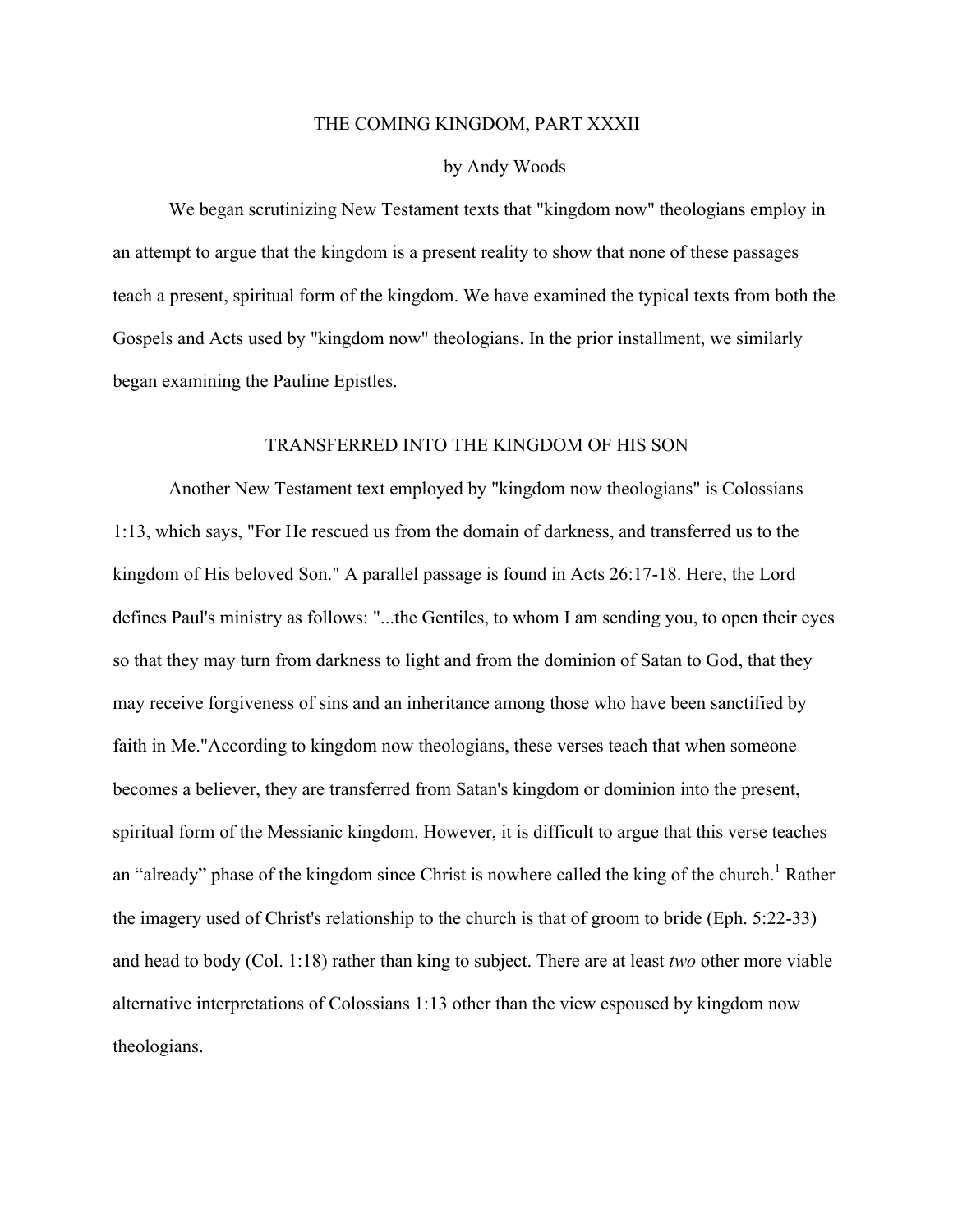*First*, Colossians 1:13 could be speaking of the universal kingdom rather than the Davidic kingdom. Ryrie justifies such a distinction between the universal and Davidic kingdoms on the ground that some verses present the kingdom as in a state of perpetual existence (Ps. 93:1-2) while other verses indicate that the kingdom will be a future reality (Dan. 2:44). Moreover, some verses depict the kingdom as universal in scope (Ps. 103:19) while other verses picture the kingdom as earthly (Dan. 2:35, 44-45). Furthermore, some verses present the kingdom as being directly ruled by God (Dan. 4:17) while other verses depict the kingdom as being indirectly administered by God through a human agent (Ps. 2:6-9). Thus, the universal kingdom is eternal, comprehensive, and under God's direct rule. By contrast, the theocratic, Davidic kingdom is futuristic, earthly, and under God's indirect rule.<sup>2</sup>

Therefore, it is possible to understand Colossians 1:13 as speaking of the universal kingdom rather than the Davidic kingdom. This view is strengthened upon observing that the kingdom in this verse is juxtaposed against Satan's kingdom. Thus, just as Satan's kingdom, at least to some degree, is universal in the present (1 John 5:19), Christ's kingdom that is here contrasted with Satan's kingdom must be universal as well. Kingdom now theologians are correct to observe that a universal kingdom categorization does not work in the early kingdom preaching of John the Baptist and Jesus where it is said that the kingdom has drawn near (Matt. 3:2; 4:17; 10:7; Luke 10:9, 11). However, the universal kingdom categorization could work well with a passage like Colossians 1:13 where a drawing near is not indicated. Thus, all that Colossians 1:13 could be communicating is that when someone becomes a Christian, he becomes part of God's universal kingdom as opposed to becoming a subject in the present, spiritual, Davidic kingdom.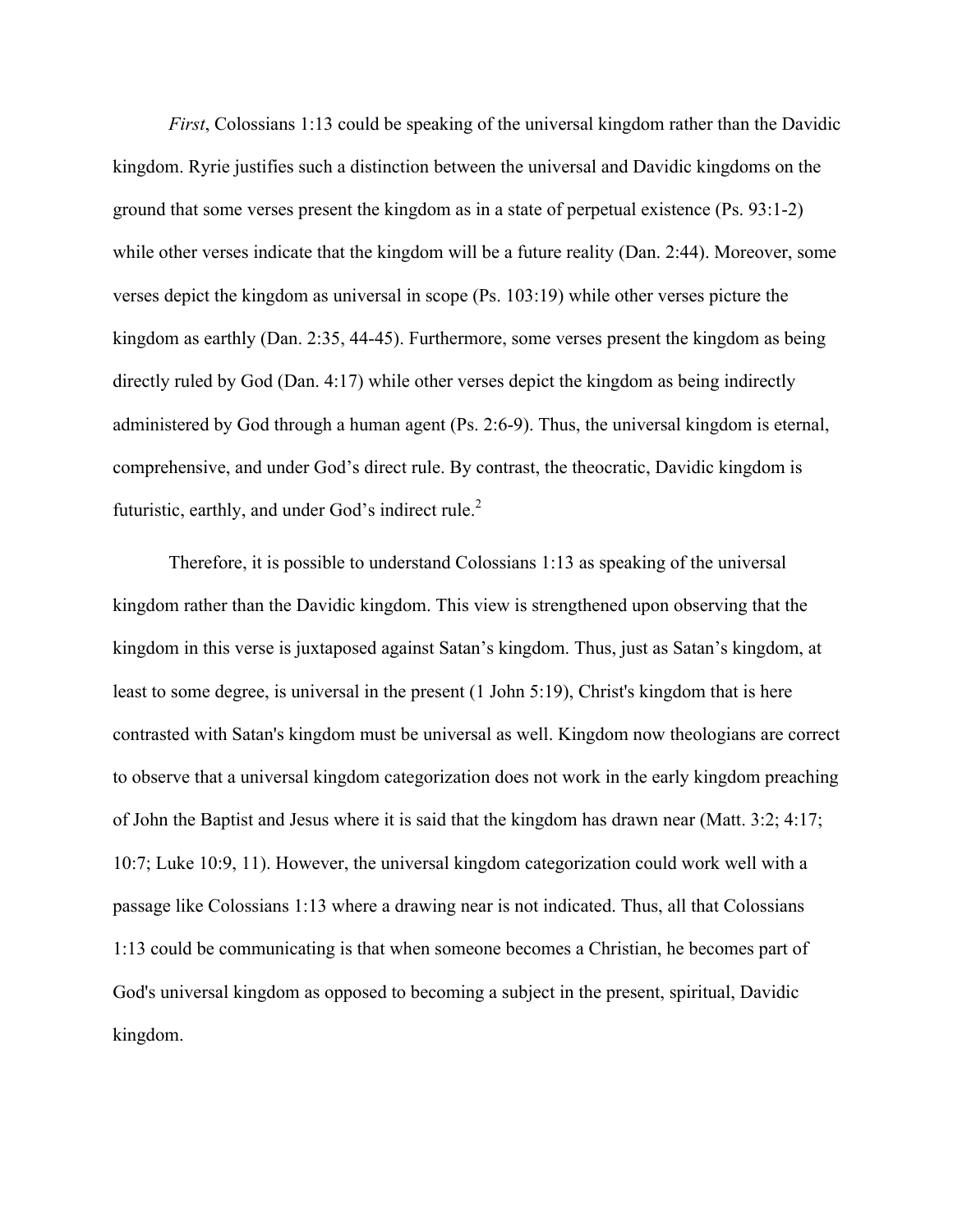*Second*, it is possible to interpret Colossians 1:13 along the lines of a *de jure* (legal) *de facto* (factual) distinction. While believers are legally heirs of God's kingdom, the kingdom is not yet a factual reality upon the earth. Paul wrote the Book of Colossians at the same time as his other prison letters including Philippians and Ephesians. We find the same *de jure*/*de facto* distinction in these other letters. For example, in Philippians, believers are called "citizens of heaven" (Phil. 3:20). In Ephesians, believers are said to be "seated with Christ in the heavenly places" (Eph. 2:6). This heavenly position represents the legal standing of the believer. Yet believers are not factually in heaven now. This same *de jure*/*de facto* distinction may be present in the Colossian letter regarding the kingdom.

This is especially true given the parallels between the Books of Colossians and Ephesians. Paul wrote these letters from the same place, during his first Roman imprisonment from A.D. 60 to 62 (Acts 28:16-31). Ephesians was most likely the first prison letter that Paul wrote, and Colossians was likely his second letter written shortly thereafter. Moreover, the cities of Colossae and Ephesus are a short geographical distance from one another of approximately one hundred miles. In addition, a symbiotic relationship exists between the letters. Colossians features Christ as head and Ephesians features the church as His body. All of this to say that if the *de jure*/*de facto* distinction exists in Ephesians regarding the believer's heavenly position (Eph. 2:6), than it most likely exists in Colossians as well regarding the believer's kingdom position (Col. 1:13). Thus, all Colossians 1:13 really teaches is that believers are citizens of the earthly kingdom to come rather than subjects in a spiritual, Davidic kingdom allegedly present today.

This latter view is strengthened upon observing that Paul mentions the kingdom right alongside his discussion of the believer's inheritance. The immediately preceding verse,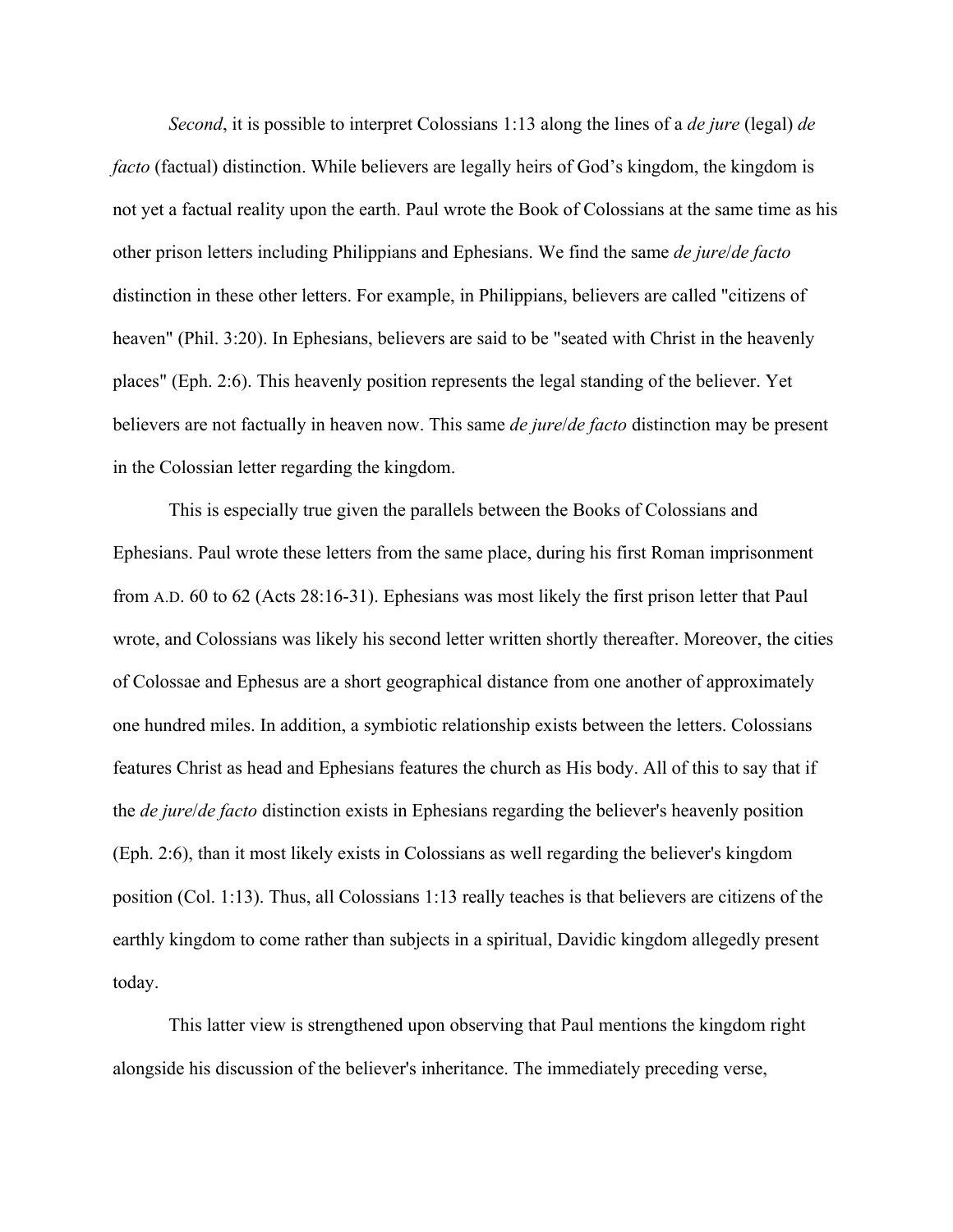Colossians 1:12, says, "...who has qualified us to share in the *inheritance* of the saints in Light" (italics added). The notion of an inheritance (*klēros*) conveys the idea of a legal benefit that someone presently owns although they will not enjoy or possess that benefit until some later point in time. Peter conveys this meaning of an inheritance through his use of the nearly identical word *klēronomia*. First Peter 1:4 says, "to *obtain* an inheritance *which is* imperishable and undefiled and will not fade away, reserved in heaven for you." In this sense, the kingdom described in Colossians 1:12 is an inheritance. The believer's present status is that of a legal citizen in the kingdom. However, believers will not possess or enjoy this benefit until a future point in time when the kingdom will ultimately be established upon the earth.

This *de jure*/*de facto* understanding of the kingdom in Colossians 1:13 is further buttressed by examining the immediate context (Col. 1:13-14). Colossians 1:13 says, "For He rescued us from the *domain* of darkness, and transferred us to the kingdom of His beloved Son" (italics added). Although believers may have been delivered legally from Satan's authority (1 John 5:18), they have not been delivered in fact and in present experience from Satan's authority. Rather, believers regularly wrestle against Satan's authority. Ephesians 6:12 states, "For our struggle is not against flesh and blood, but against the rulers, against the powers, against the world forces of this darkness, against the spiritual *forces* of wickedness in the heavenly *places*." The word translated "powers" here is the Greek word *exousia*, which is the same word translated "domain" in Colossians 1:13.

Similarly, Colossians 1:14 says, "in whom we have *redemption*, the forgiveness of sins" (italics added). Although believers currently possess legal redemption (*apolytrōsis*), they have not yet received redemption in its fullness. Notice the following passages that use this same word "redemption" (*apolytrōsis*) to depict the future reality of the believer. Luke 21:28: "But when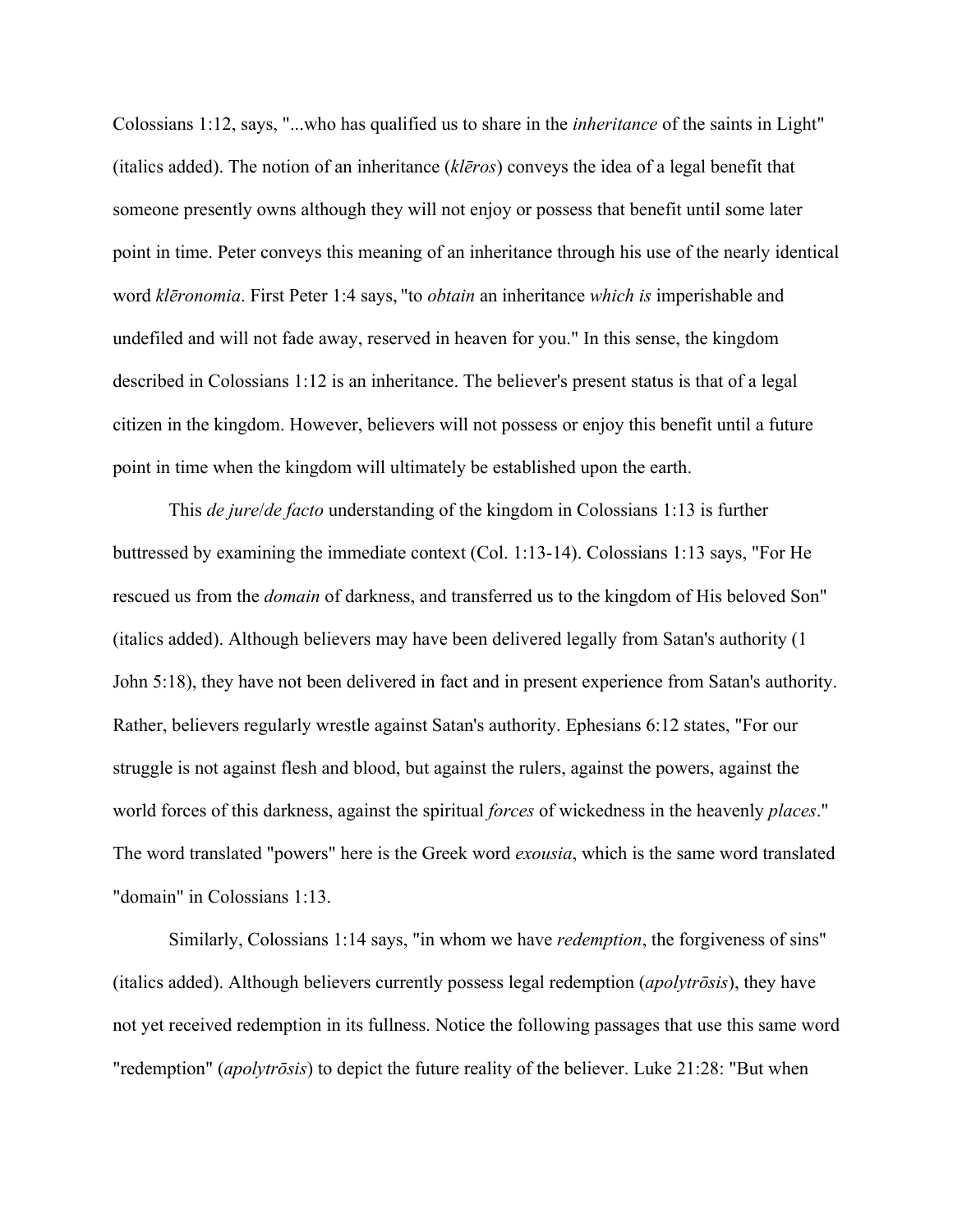these things begin to take place, straighten up and lift up your heads, because your *redemption* is drawing near." Romans 8:23: "...even we ourselves groan within ourselves, waiting eagerly for our adoption as sons, the *redemption* of our body." Ephesian 1:13-14: "...the Holy Spirit of promise who is given as a pledge of our inheritance, with a view to the *redemption* of God's own possession..." Ephesians 4:30: "Do not grieve the Holy Spirit of God, by whom you were sealed for the day of *redemption*." <sup>3</sup> Thus, if believers can be said to be positionally and legally liberated from Satan's authority, and redeemed despite the fact that these truths are not present factual realities, then why cannot be the same said for the believer's relationship to the kingdom that is mentioned in the very same context? As is the case with both redemption and freedom from Satanic authority, believers are also legally and positionally citizens of a kingdom that will not be manifested upon the earth until a future time period.

E.R. Craven well summarizes:

Col. 1:13. At first glance, the passage apparently teaches that believers are already translated *de facto* into the Basileia; it may however legitimately be regarded as teaching a *de jure* translation. Not only does this interpretation bring the passage into harmony with the great mass of Scripture, but it seems to be required by the immediately preceding and succeeding contexts; believers are not yet delivered *de facto* from the *exousia* of Satan (Eph. 6:12), nor have they yet received *de facto*, certainly not in completeness, the *apolytrōsis* (comp. Luke 21:28; Rom. 8:23; Eph. 1:14; 4:30...).<sup>4</sup>

Of Colossians 1:13, McClain also observes:

The context here suggests that the action must be regarded as *de jure* [by right] rather than *de facto* [in reality]. Believers have been "delivered . . . from the power of darkness," the apostle declares. Yet in another place he warns that we must still wrestle "against the rulers of the darkness of this world" (Eph. 6:12). Our translation into the Kingdom of Christ, therefore, must be similar to that act of God when He "raised us up together, and made us sit together in heavenly places in Christ Jesus" (Eph. 2:6). Although we are not yet *de facto* seated in the heavenlies, the